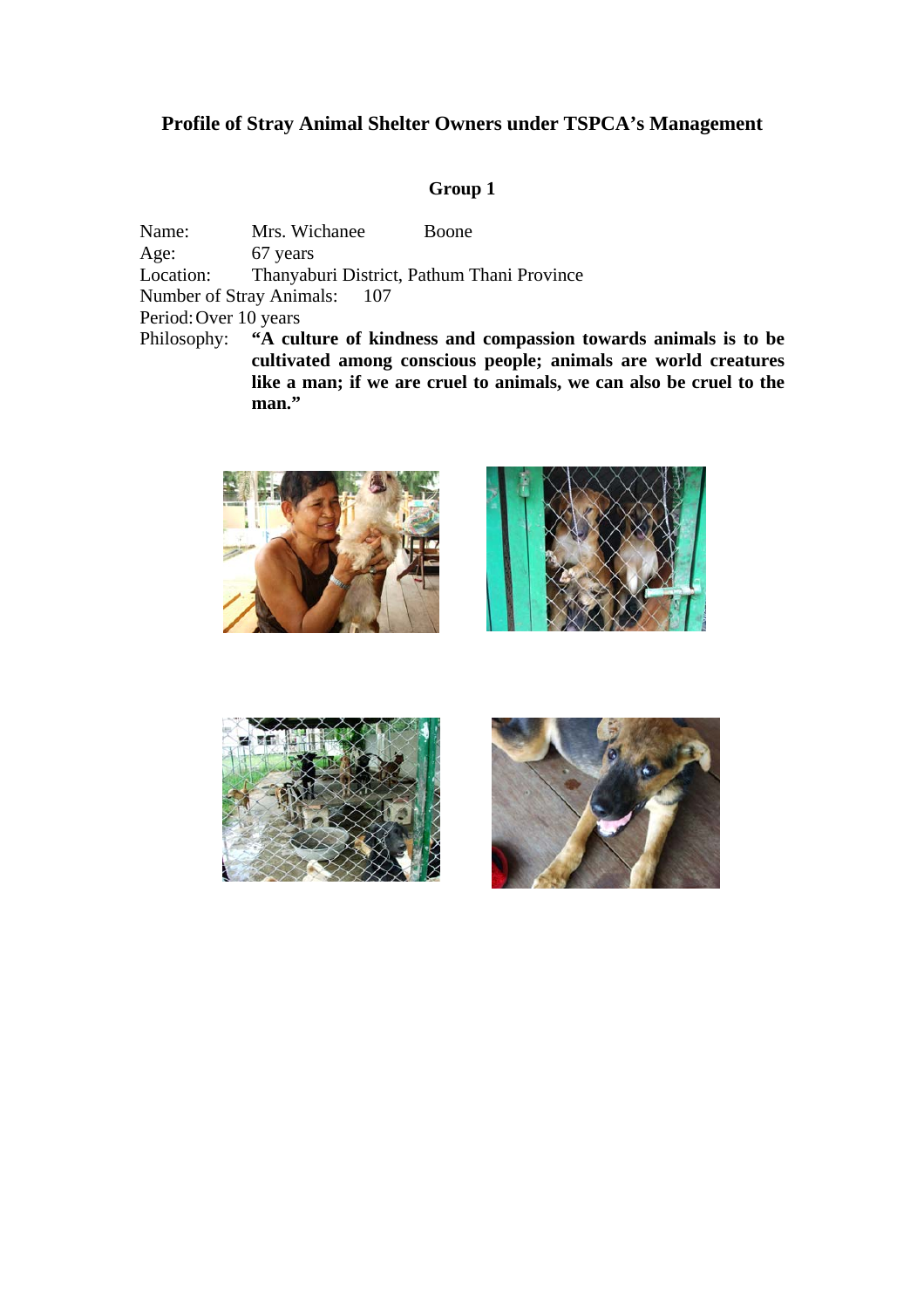Name: Mrs. Nida Rosruen Age: 60 years<br>Location: Talingch Talingchan District, Bangkok Number of Stray Animals: 200 Period: 10 years<br>Philosophy: "Once w "Once we have them, it immediately becomes our responsibility for **caring them; without these, how they can live; it's because of man abandoning his own pets that they become today's social burden."** 







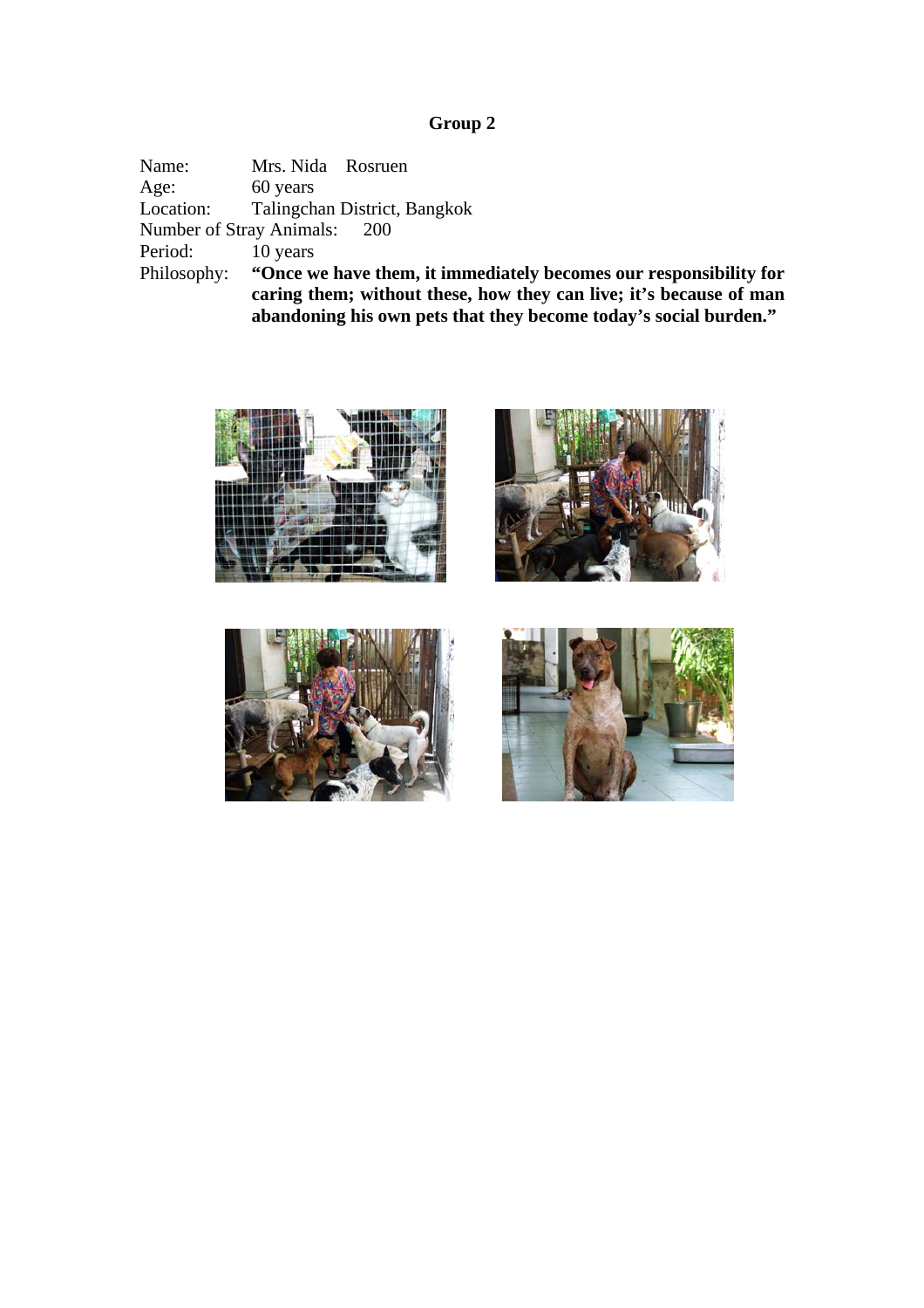Name: Mr. Hiransuk Pathomhirankul Age: 50 years Location: Lamlookka District, Pathum Thani Province Number of Stray Animals: 78 Period: 7 years Philosophy: **"After the sudden death of my pet rabbit, I had decided to take care of stray animals\_starting with one and two and many more now."**







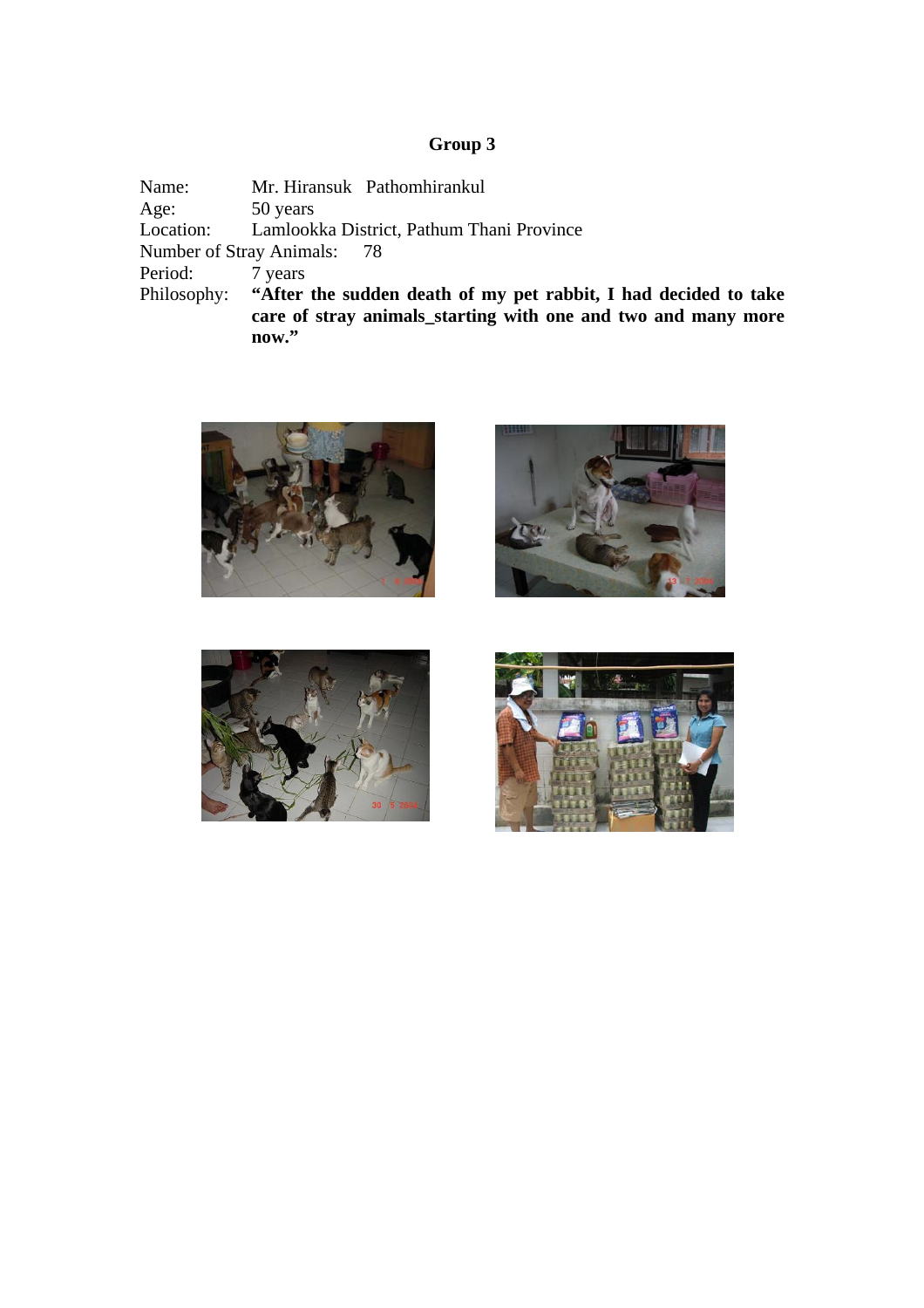Name: Mrs. Bua Nuansuwan<br>Age: 50 years Age: 50 years<br>Location: Ratchbau Ratchbauluang, Ayuthaya Province Number of Stray Animals: 190 Period: 30 years<br>Philosophy: "My life" "My life is nothing but for all abused animals to live on; I wish **someone who loves animals to replace me whenever I am away."** 







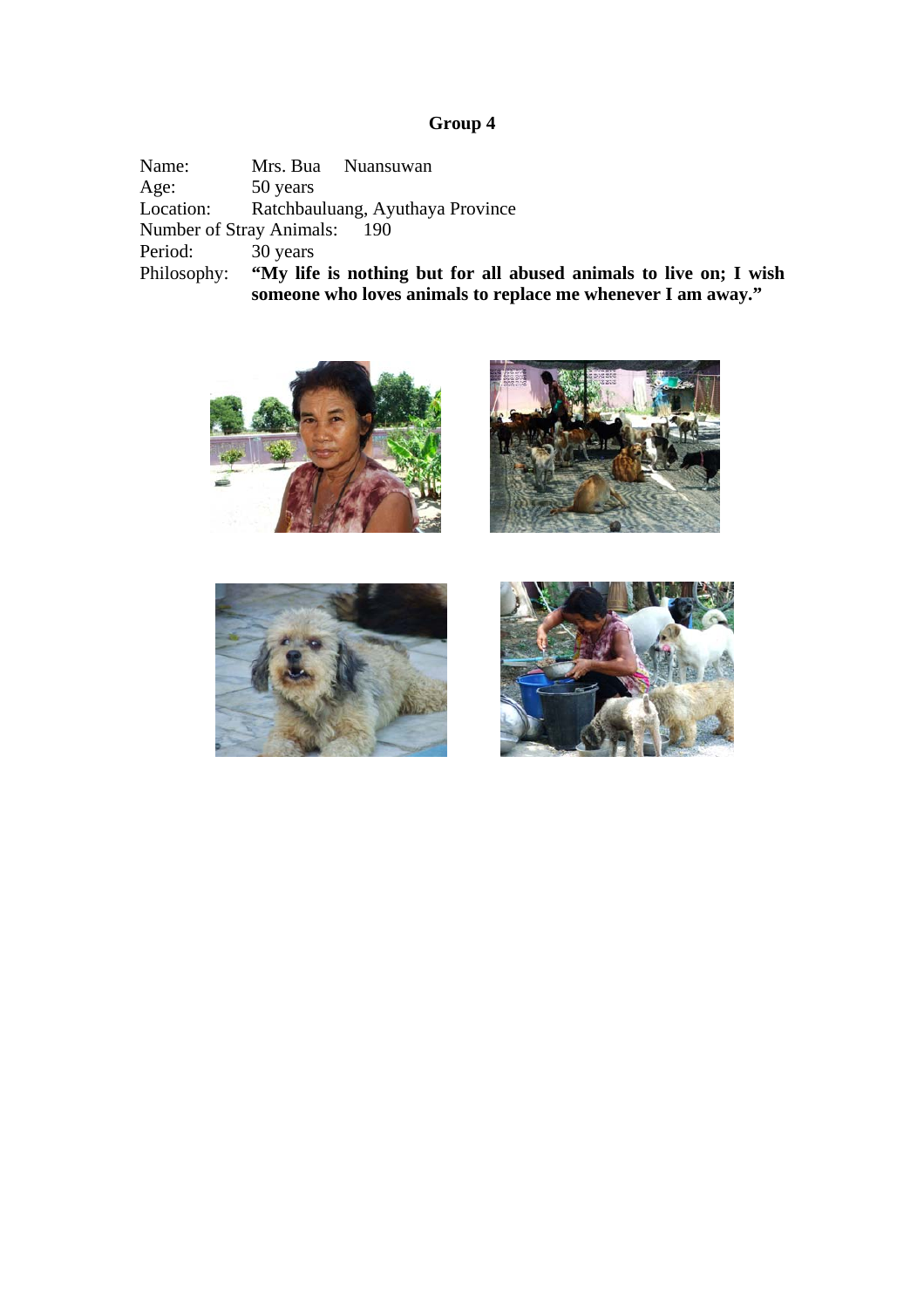Name: Mrs. Samnieng Hayakwong<br>Age: 50 years Age: 50 years<br>
Location: Huai Kh Huai Khwang, Bangkok Number of Stray Animals: Period: 12 years<br>Philosophy: "All the "All these stray animals are living creature like a man; they need **love and care but cannot speak or tell us what they are. When we have them, we have to be responsible for their life."** 









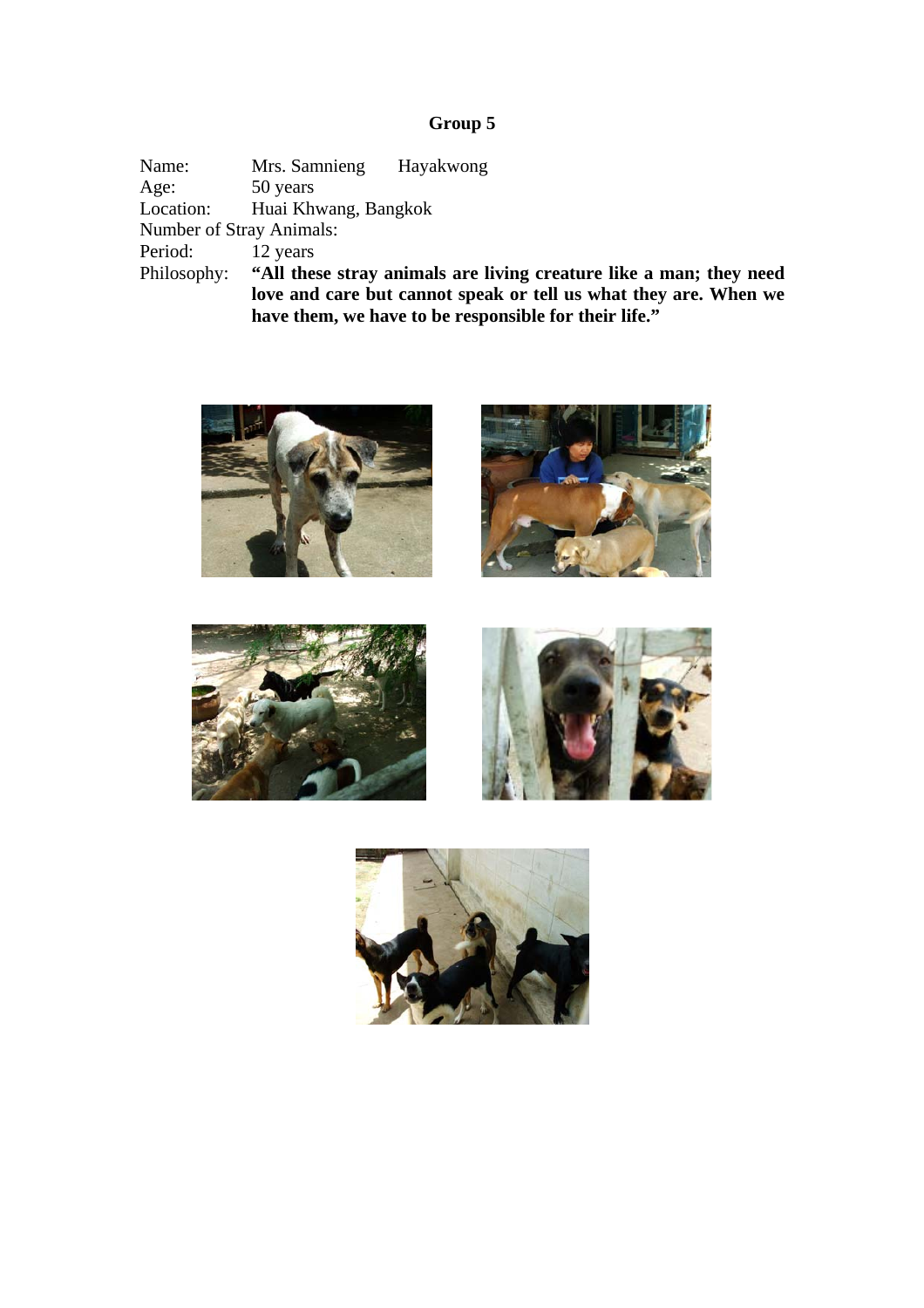Name: Mrs. Sirikanjana Muenchamraen<br>Age: 50 years Age: 50 years<br>
Location: Lard Kra Lard Krabang, Bangkok Number of Stray Animals: 70 Period: 20 years<br>Philosophy: "Love ca Philosophy: **"Love can be generated everywhere on earth; once we need love from someone, it's better to share this with him/her first."** 









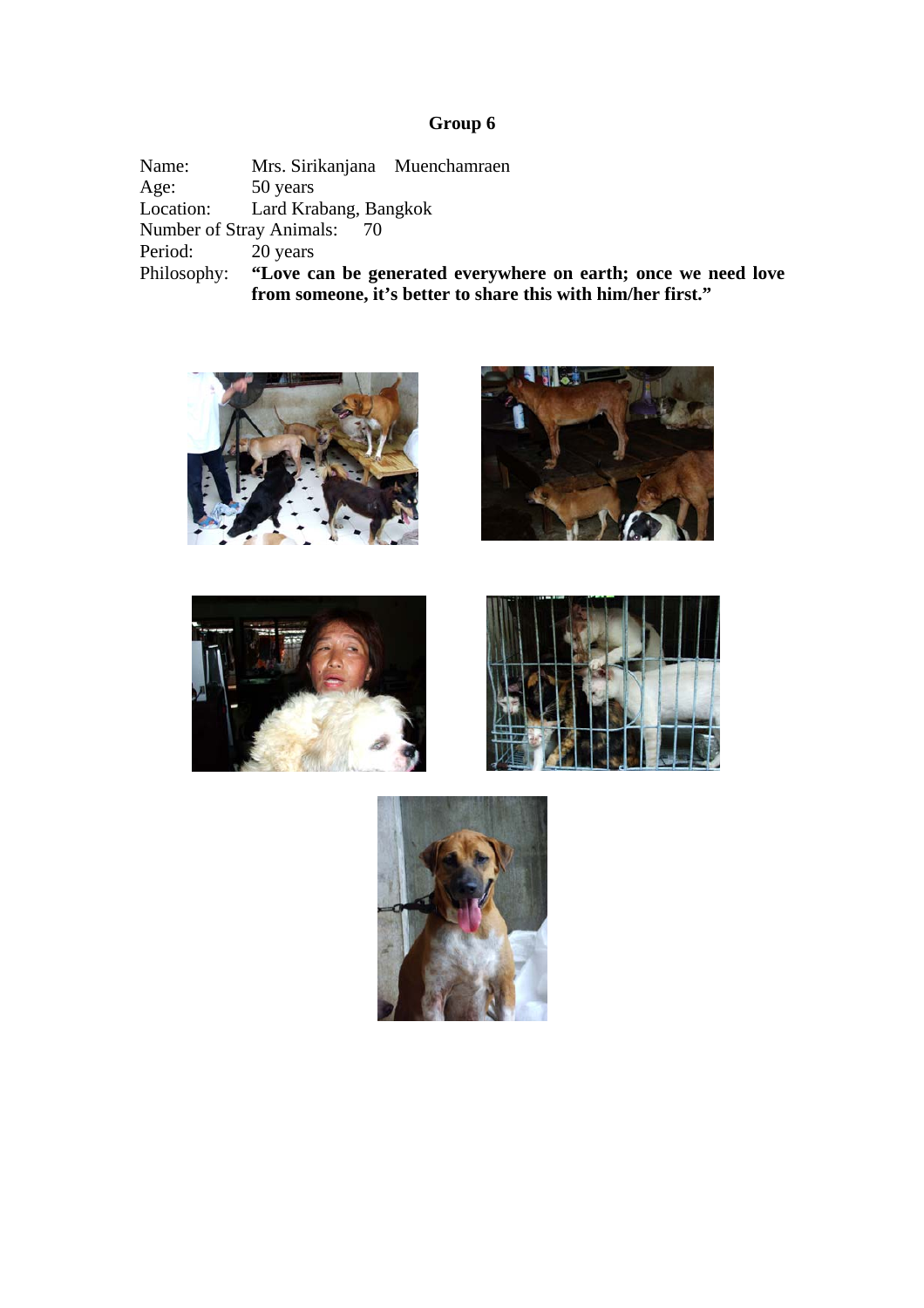Name: Mrs. Supansa Petchsiraprapa<br>Age: 48 years Age: 48 years<br>Location: Thamai; Thamai; Chantaburi Province Number of Stray Animals: 70-80 Period: 5 years<br>Philosophy: "All liv "All living beings wish to stay away from suffering-both physically **and spiritually; only man's compassion and kindness can nourish our world."** 





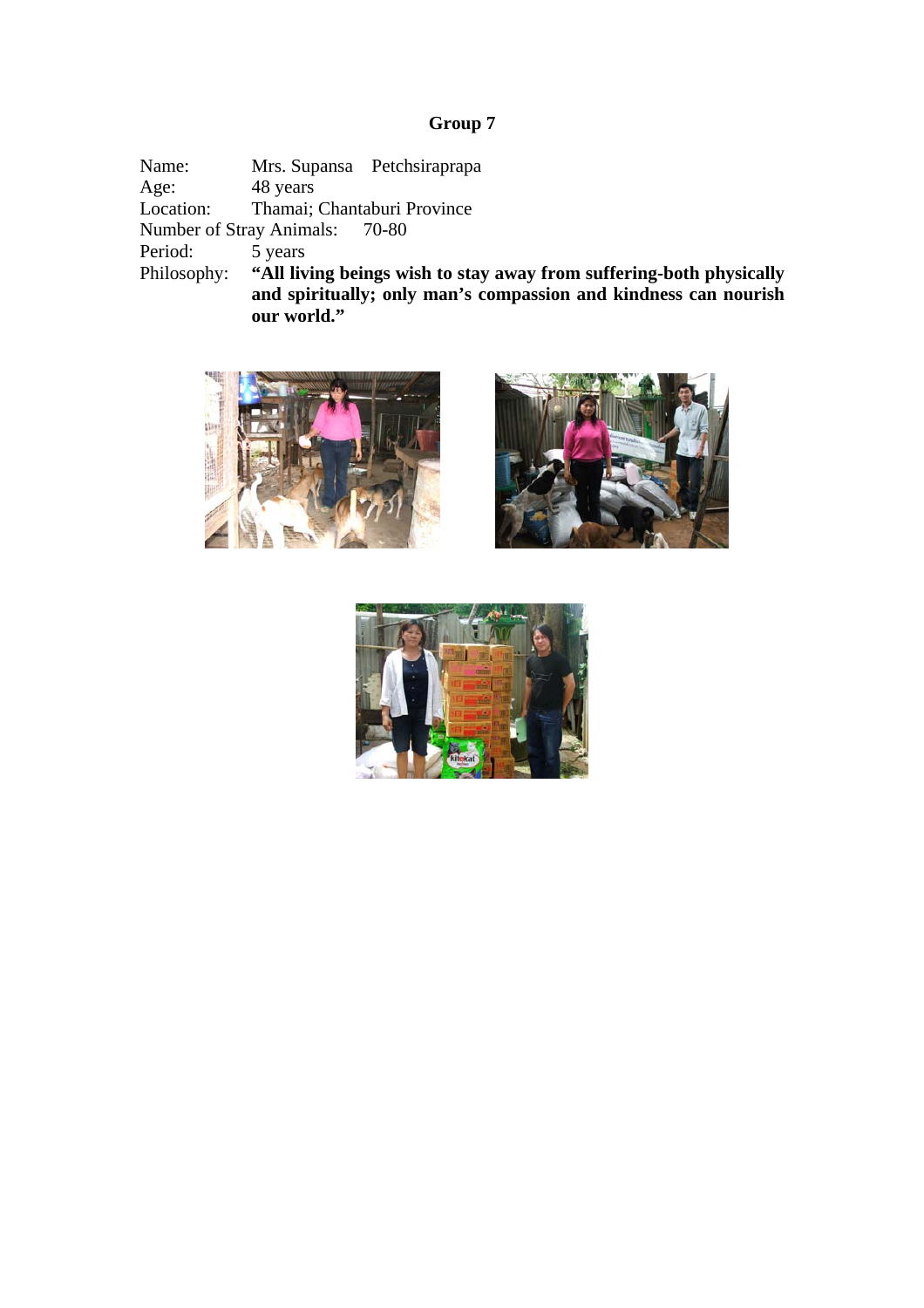Name: Mr. Surachai Lohachitpitak<br>Age: 36 years Age: 36 years<br>Location: Bangples Bangplee Nakornneu, Samut Prakarn Province Number of Stray Animals: Period: 10 years<br>Philosophy: "How d "How do you do if you are eventually abandoned like stray **animals; both man and animal needs love and care; share your love and care for their life like member of your family."** 







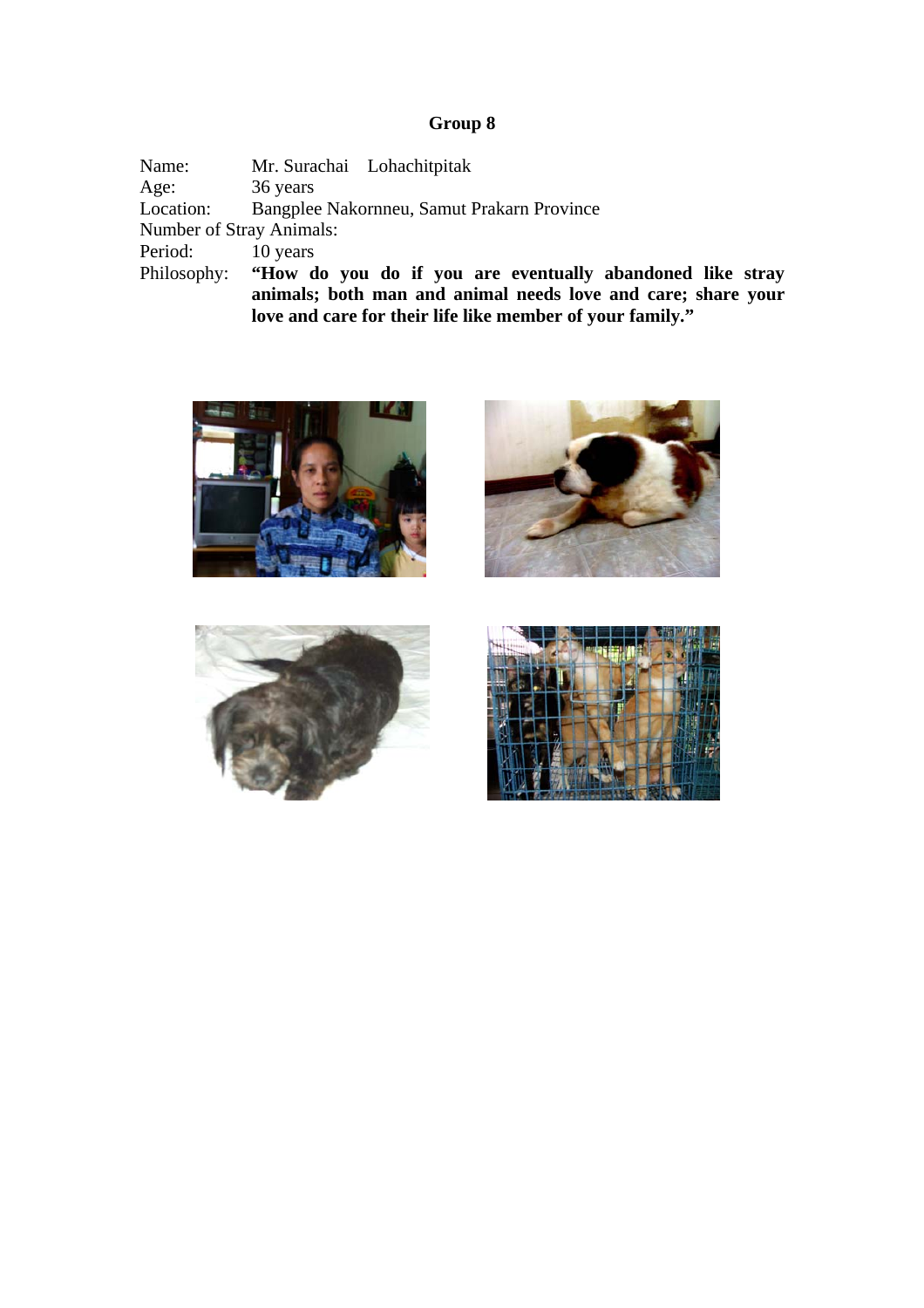Name: Mrs. Amporn Ratanawimol Age: 54 years<br>
Location: Huai Kh Huai Khwang, Bangkok Number of Stray Animals: 90 Period: Over 10 years Philosophy: **"Man is a living creature that can speak but dogs cannot or tell you what they need; in addition, they cannot earn their living like a man. Today, I need no more money, but sufficient food for me and dogs, that's all."**





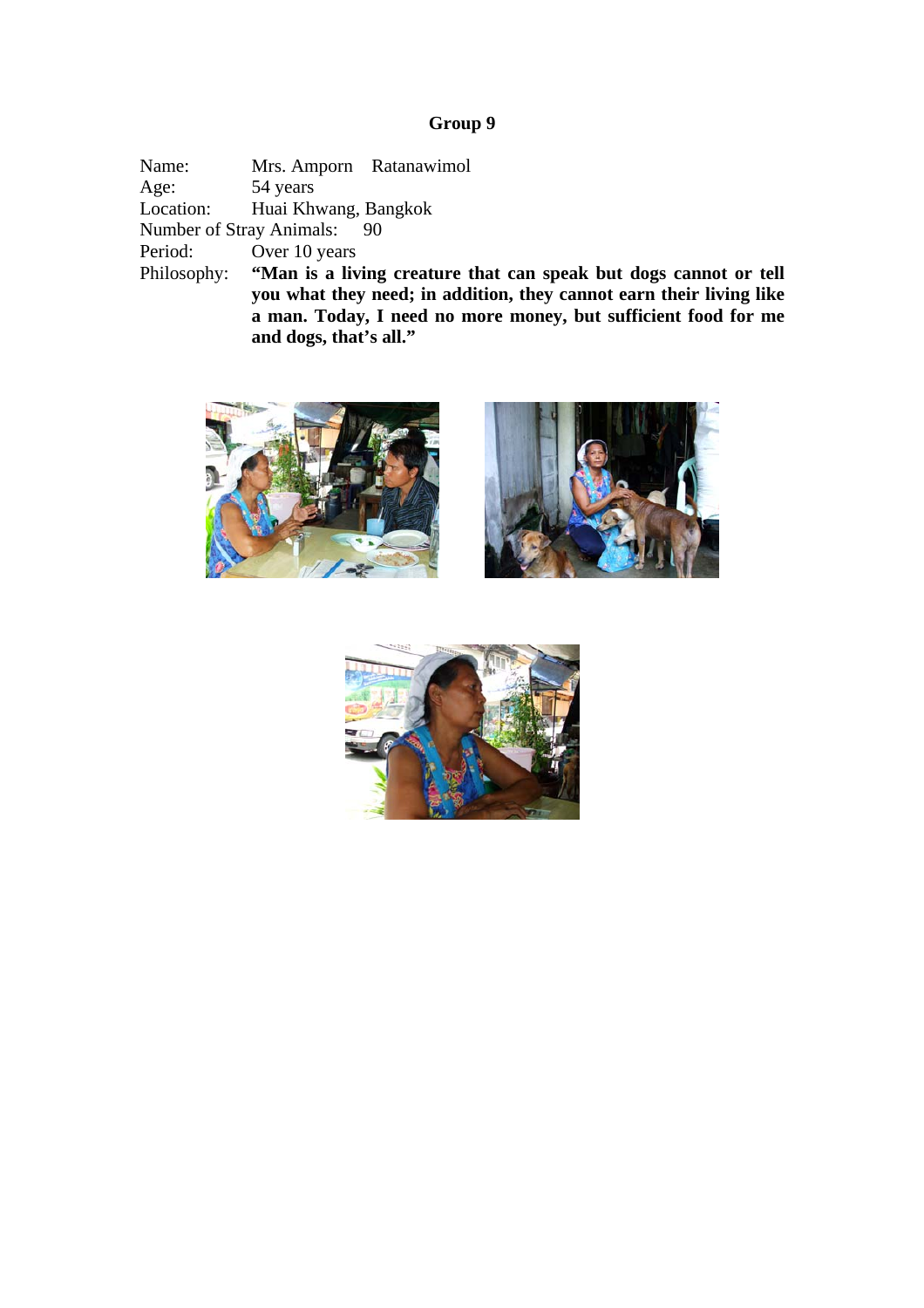Name: Mr.Wilheim Mayer<br>Age: 48 years Age: 48 years<br>
Location: Sukhumy Sukhumvit 71, Bangkok Number of Stray Animals: 80 Period: Over 30 years<br>Philosophy: "I can stop ea Philosophy: **"I can stop eating but my dogs can't; they care neither speak nor earn their living like a man."** 





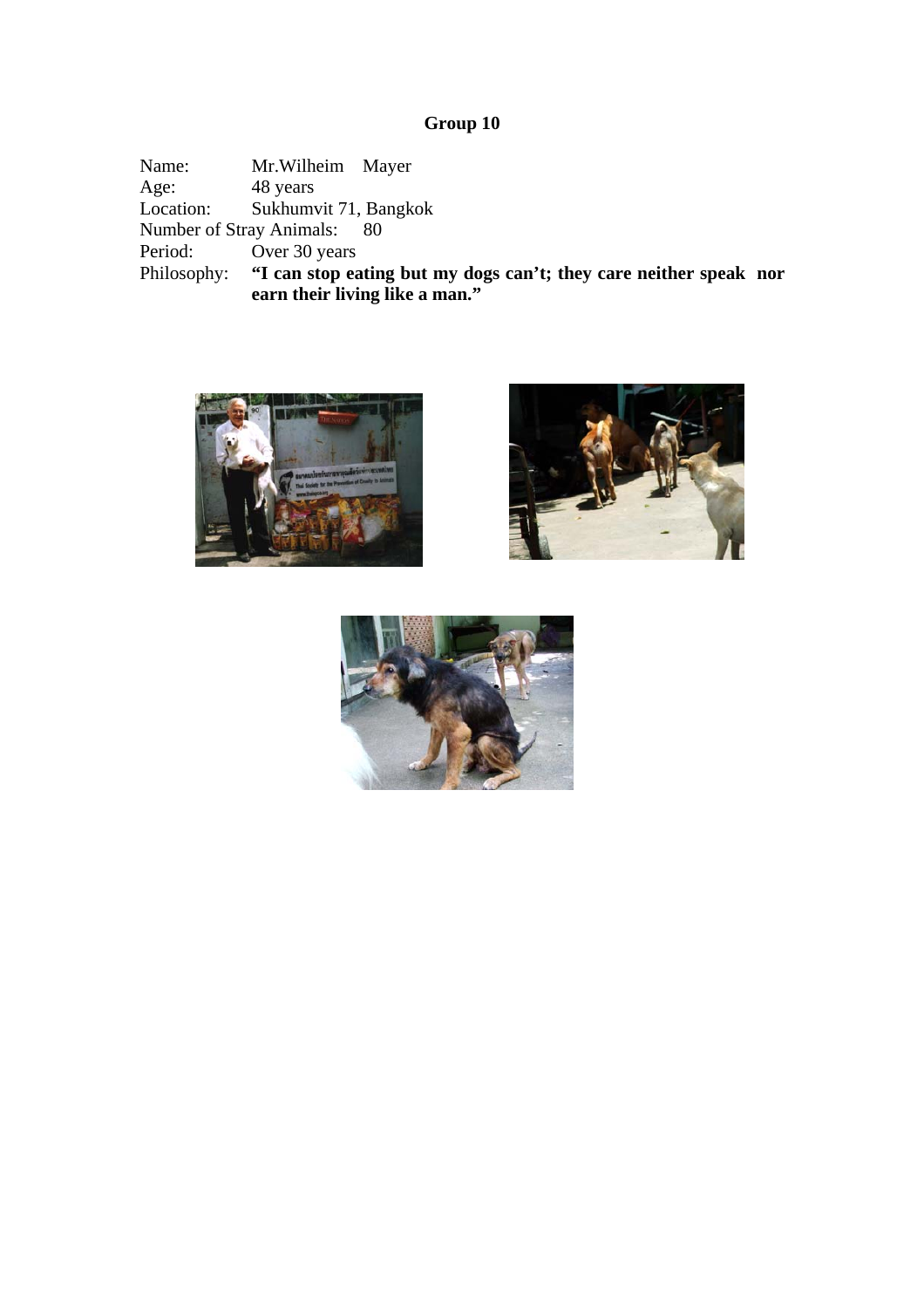Name: Mrs. Tuangrat Panprank<br>Age: 43 years Age: 43 years<br>
Location: Kabinbur Kabinburi, Pracheenburi Number of Stray Animals: 390 Period: 13 years<br>Philosophy: "It is my Philosophy: **"It is my love equally shared to animals as my own children; I've done this voluntarily after my early retirement."** 











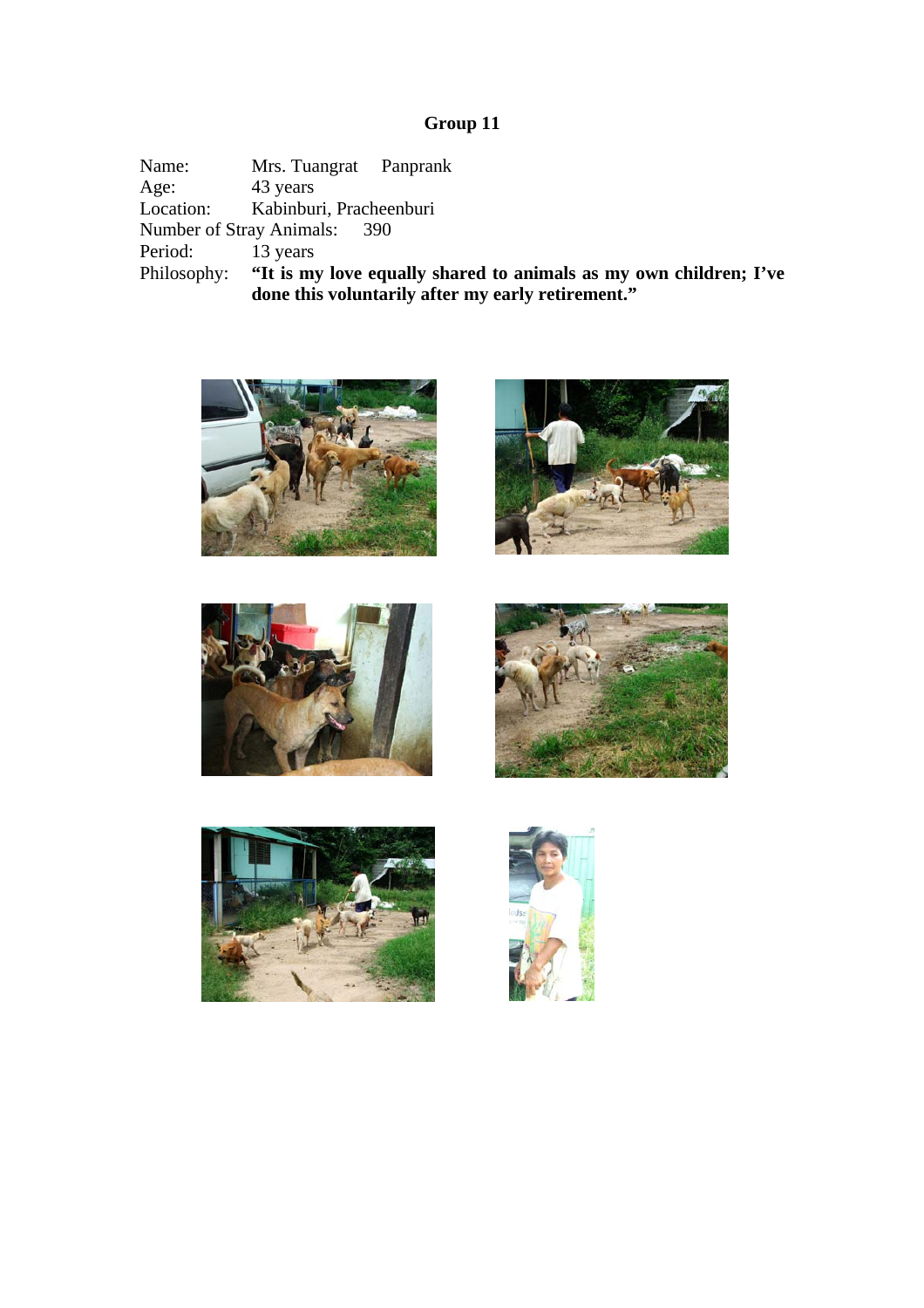Name: Mrs. Phawana Sempool Age: 51 years<br>Location: Klonglua Klongluang District, Pathumthani Province Number of Stray Animals: 55 Period: 20 years<br>Philosophy: "Care and "Care and concern for all on earth is of highly spiritual value; we **are always happy and find peace in mind whenever we share our love to these unspoken animals."** 







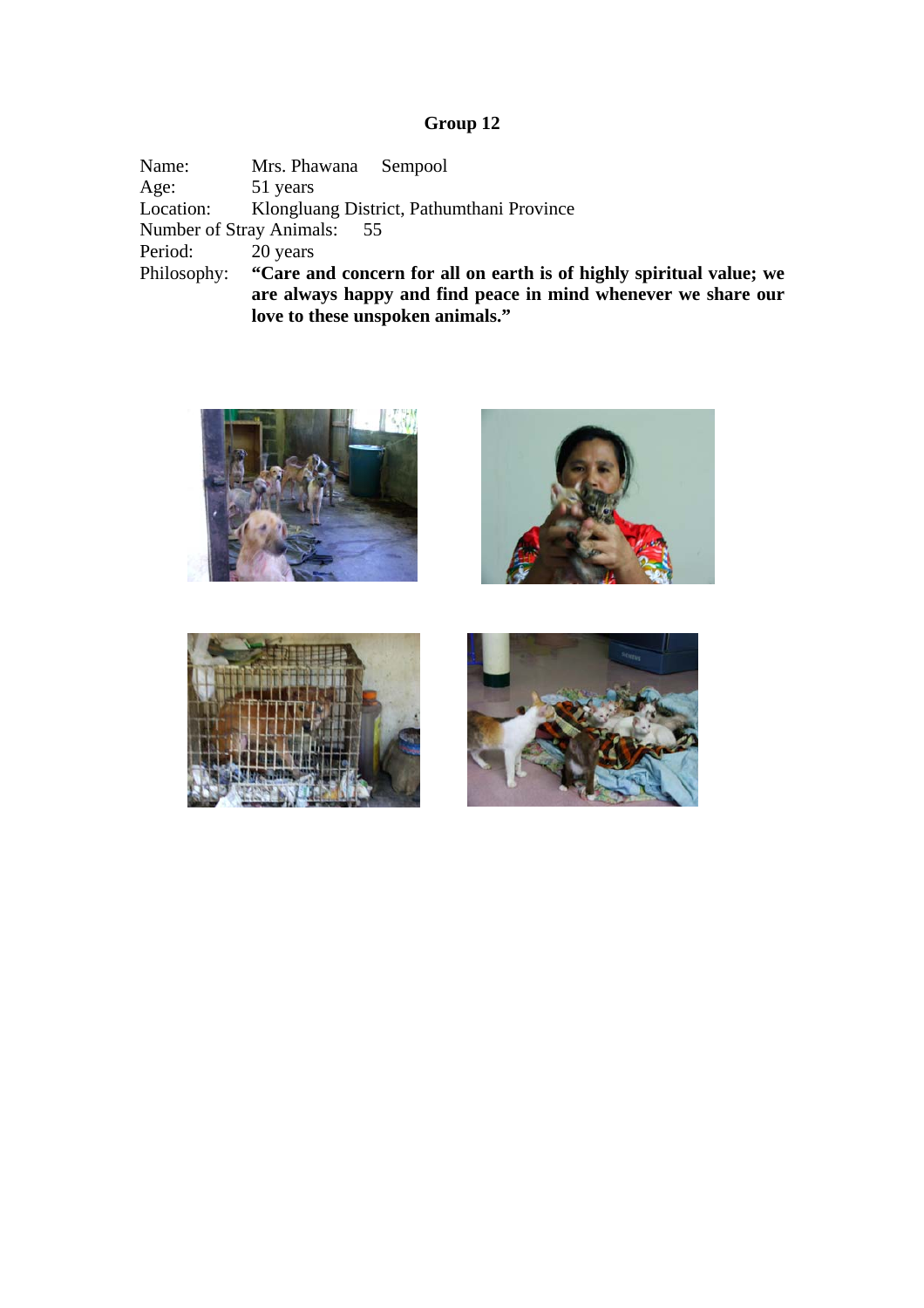Name: Mrs. Ratana Nakhonsut Age: 59 years Location: Nakhon Sithamaratch Number of Stray Animals: 220 Period: 9 years Philosophy: **"Amid the growing unrest in Southern Thailand, we've tried to provide them safety and sufficient food; we can't let them go; otherwise they will, of course, become social problem."** 

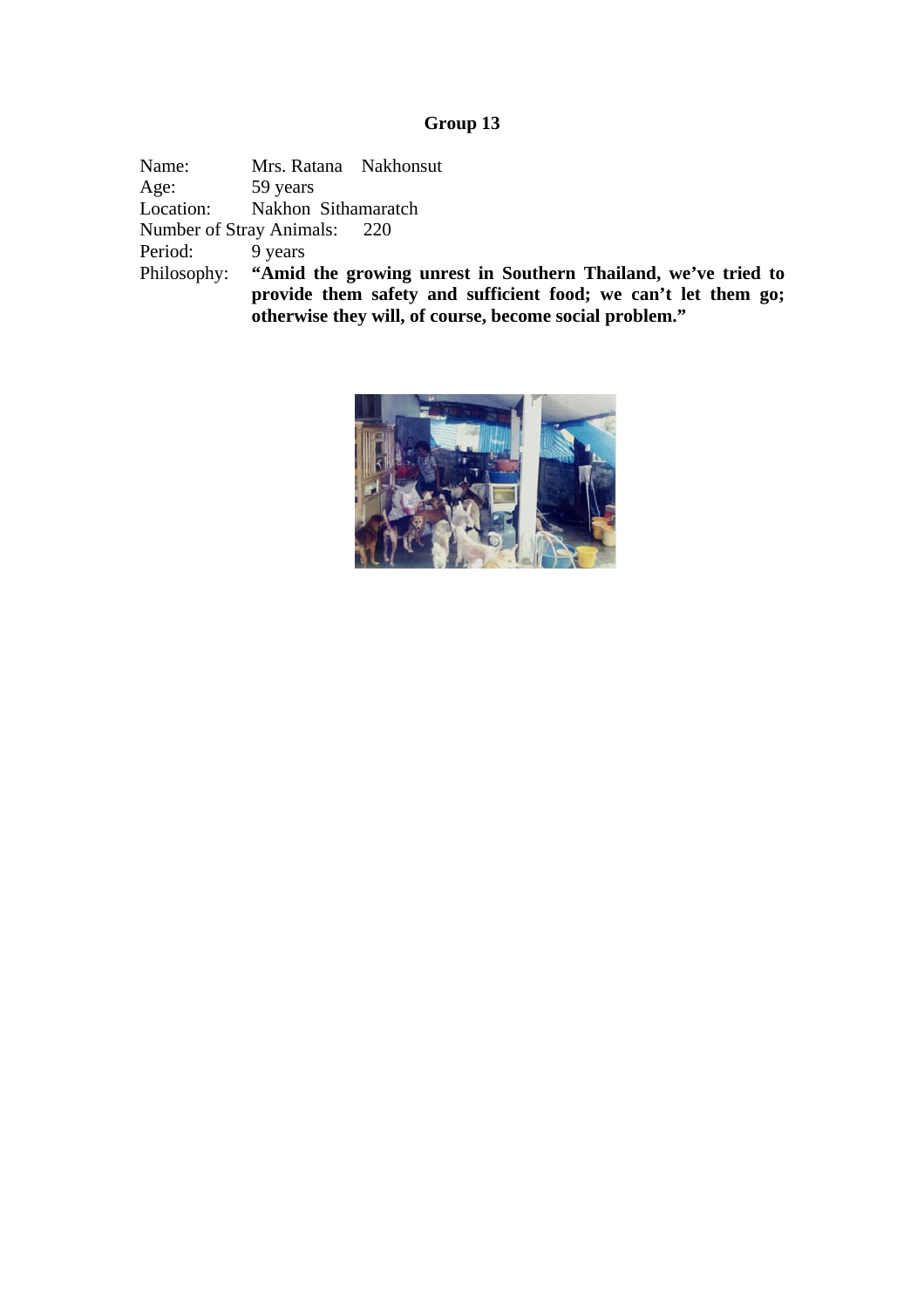| Name:     | Mrs. Manee Saengchant (Anuty Tim)                                                                                      |
|-----------|------------------------------------------------------------------------------------------------------------------------|
| Age:      | 73 years                                                                                                               |
| Location: | Wat Prayoonthammaram, Phaholyothin Road, Lamlookka Phatum                                                              |
|           | Thani                                                                                                                  |
|           | Number of Stray Animals: 220                                                                                           |
| Period:   | 30 years                                                                                                               |
|           | Philosophy: "Being abandoned by their former owners, they finally find their                                           |
|           | home here and are cared by me at my best so that they can<br>continue their living like other living beings on earth." |







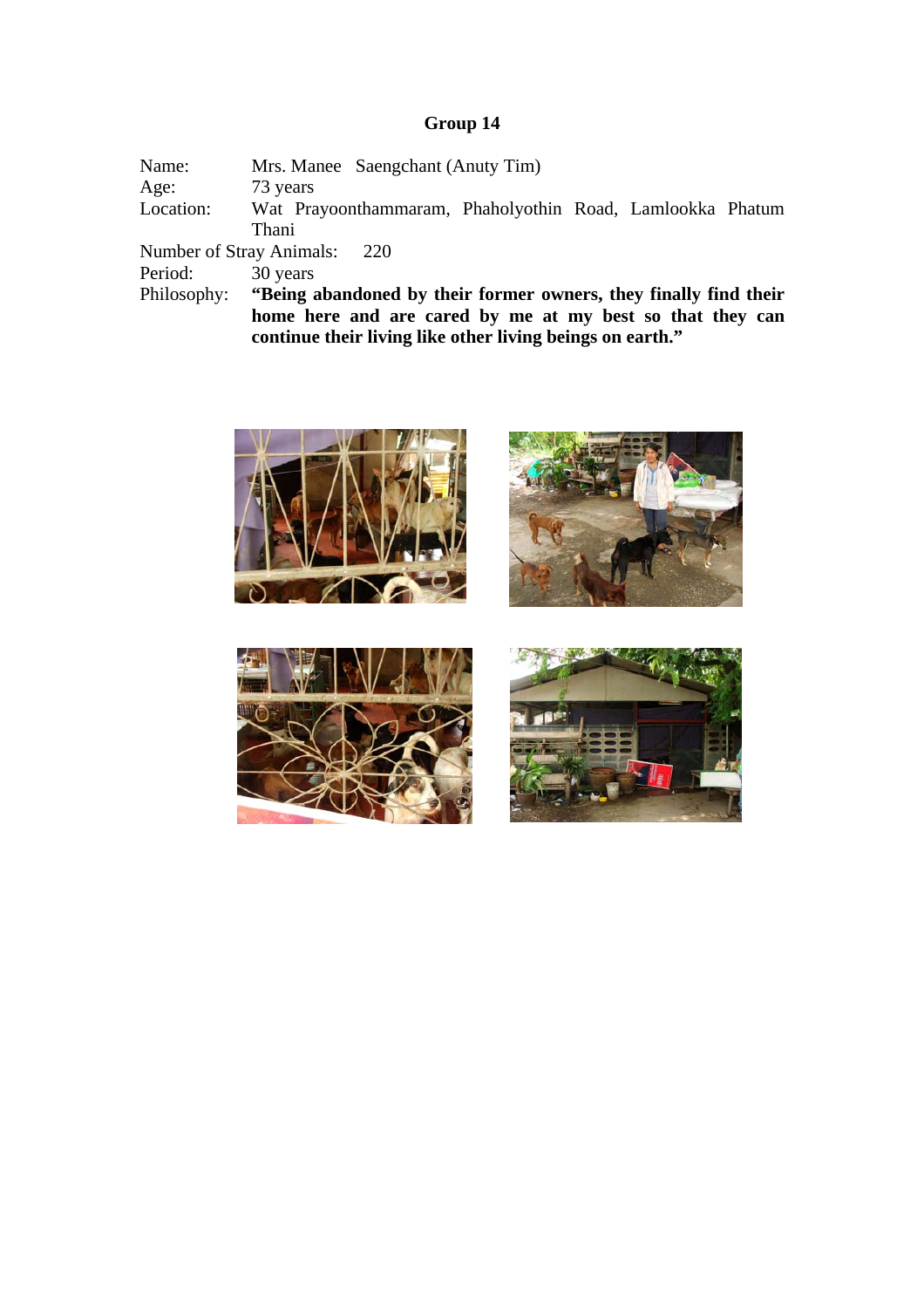**and animal so that we can live in harmony with nature."**

Name: Aunty Toon and Aunty Ruen Age:<br>Location: Dog Island in Buddha Monthol,Nakhon Pathom Province Number of Stray Animals: 400 Period:<br>Philosophy: "Hopefully that everyone of us is responsible for oneself and our **society; we should love and respect one another regardless of man** 









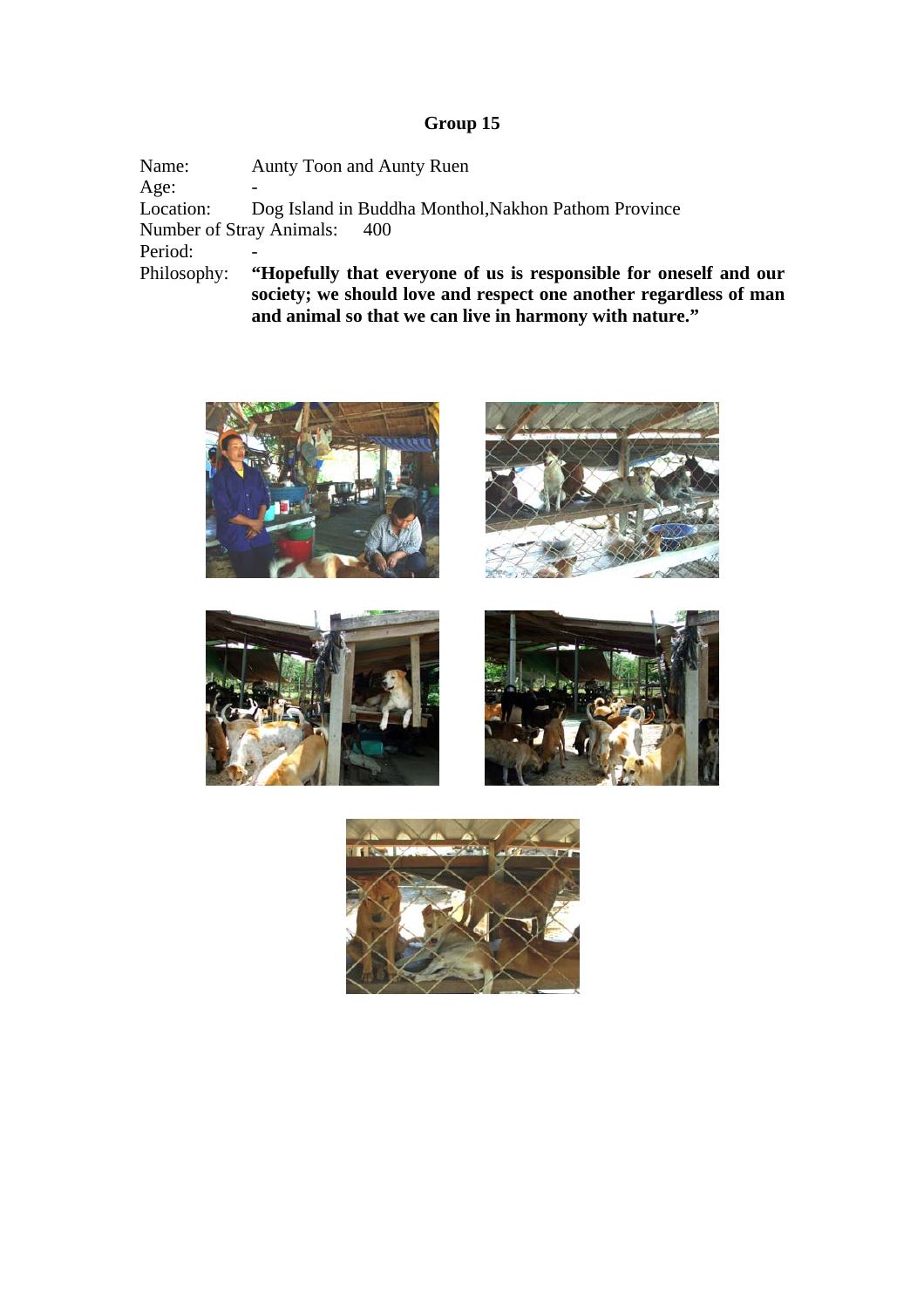Name: Pic-A-Pet 4 Home Age: 10 years<br>
Location: Laadproa Laadproa, Bangkok Number of Stray Animals: 150 Period: 10 years<br>Philosophy: "We've "We've tried our best to provide the best care and love to all these **stray animals with health care and neutering in order to control their population etc."**